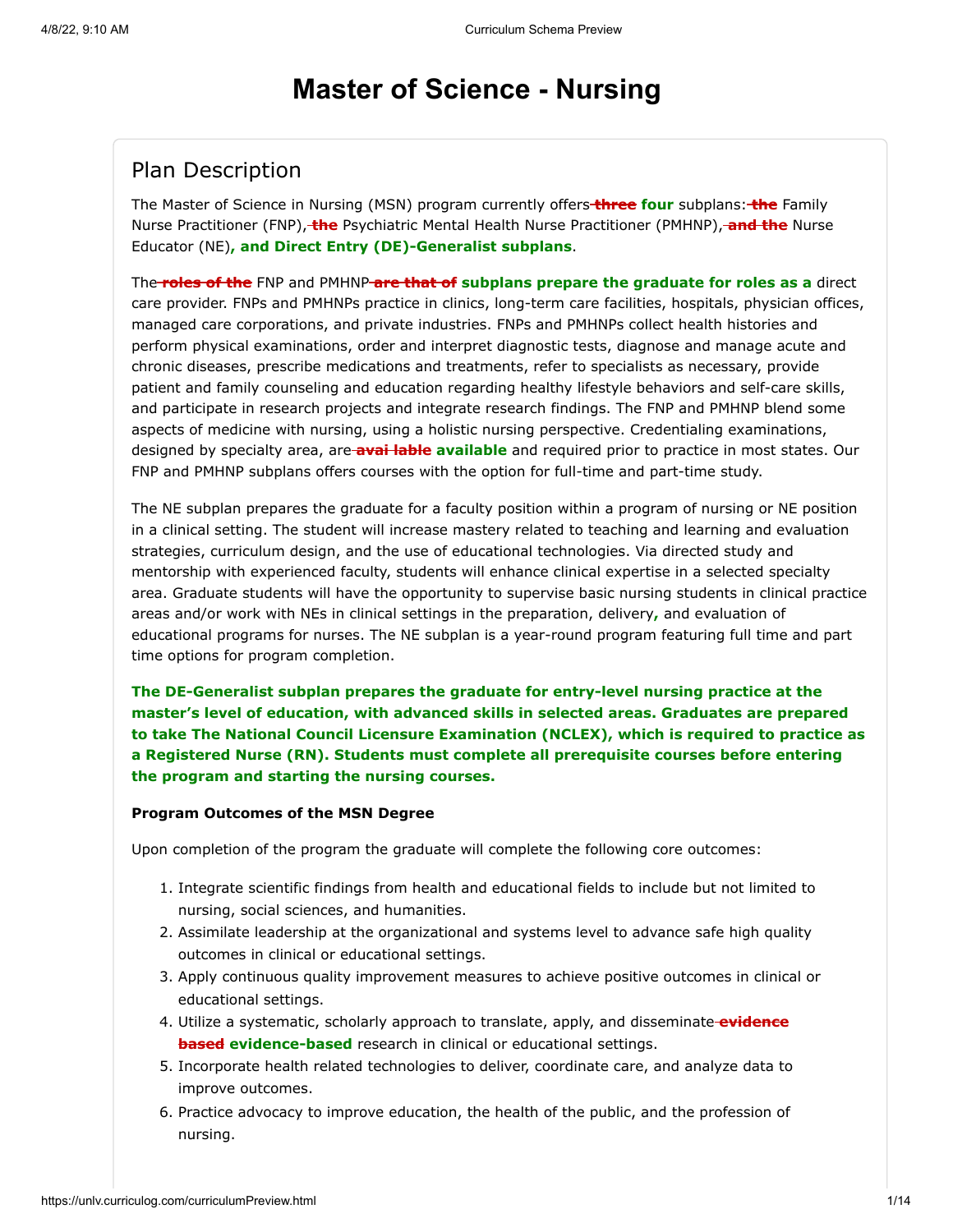- 7. Employ culturally appropriate skills in communicating and collaborating with interdisciplinary teams to achieve positive outcomes in clinical or educational settings.
- 8. Synthesize social, cultural, financial, legal, ethical, and political influences to advance nursing practice, healthcare, and education.
- 9. Model the professional role of an advanced practice nurse or nurse educator in daily practice.

#### **Program Outcomes: Family Nurse Practitioner and Psychiatric Mental Health Nurse Practitioner Subplans**

- 1. Competently assess, diagnose, prescribe, evaluate and create a holistic plan of treatment.
- 2. Articulate the professional role, which includes the ethical code of conduct and scope of advanced practice.
- 3. Develop and monitor comprehensive, holistic plans of care that address the health promotion and disease prevention needs of diverse client populations.
- 4. Assess and monitor teaching/learning needs in a diverse client population. Practice ethically in the conduct of research, management and clinical professional practice.

#### **Program Outcomes: Nurse Educator Subplan**

- 1. Utilize education research to continually improve teaching strategies/skills.
- 2. Develop a teaching-learning style that facilitates learner development that meets the educational outcomes of the learner.
- 3. Assess and evaluate at both the course and program level
- 4. Function as a leader and change agent in nursing education settings.
- 5. Participate in scholarship to further knowledge and abilities in nursing education.

#### **View Program Outcomes: Direct Entry-Generalist Subplan Disclaimers**

- 1. **Apply principles that enhance safety for patients and health care providers through individual performance and system effectiveness**.
- 2. **Demonstrate sound clinical judgment in the planning, provision, and evaluation of evidence-based nursing care at the individual, group, and community levels.**
- 3. **Use clinical prevention strategies to promote health and prevent disease across the lifespan at individual and population levels.**
- 4. **Integrate professional values, attitudes, knowledge, and behaviors.**

**For more information about your program, including your graduate program handbook and learning outcomes please visit the [Degree Directory](https://www.unlv.edu/degree/msn).**

# Plan Admission Requirements

#### [Application deadlines](http://www.unlv.edu/graduatecollege/application-deadlines)

Applications available on th[e UNLV Graduate College website.](http://graduatecollege.unlv.edu/admissions/)

#### **Family Nurse Practitioner (FNP), Psychiatric Mental Health Nurse Practitioner (PMHNP), and Nurse Educator (NE) MSN Admission Criteria:**

Students are admitted to the program in the fall semester of each year based upon competitive selection. Selection is based on the applicant's qualifications (academic and **professional,) professional)** the applicant's strengths, and the number of available openings.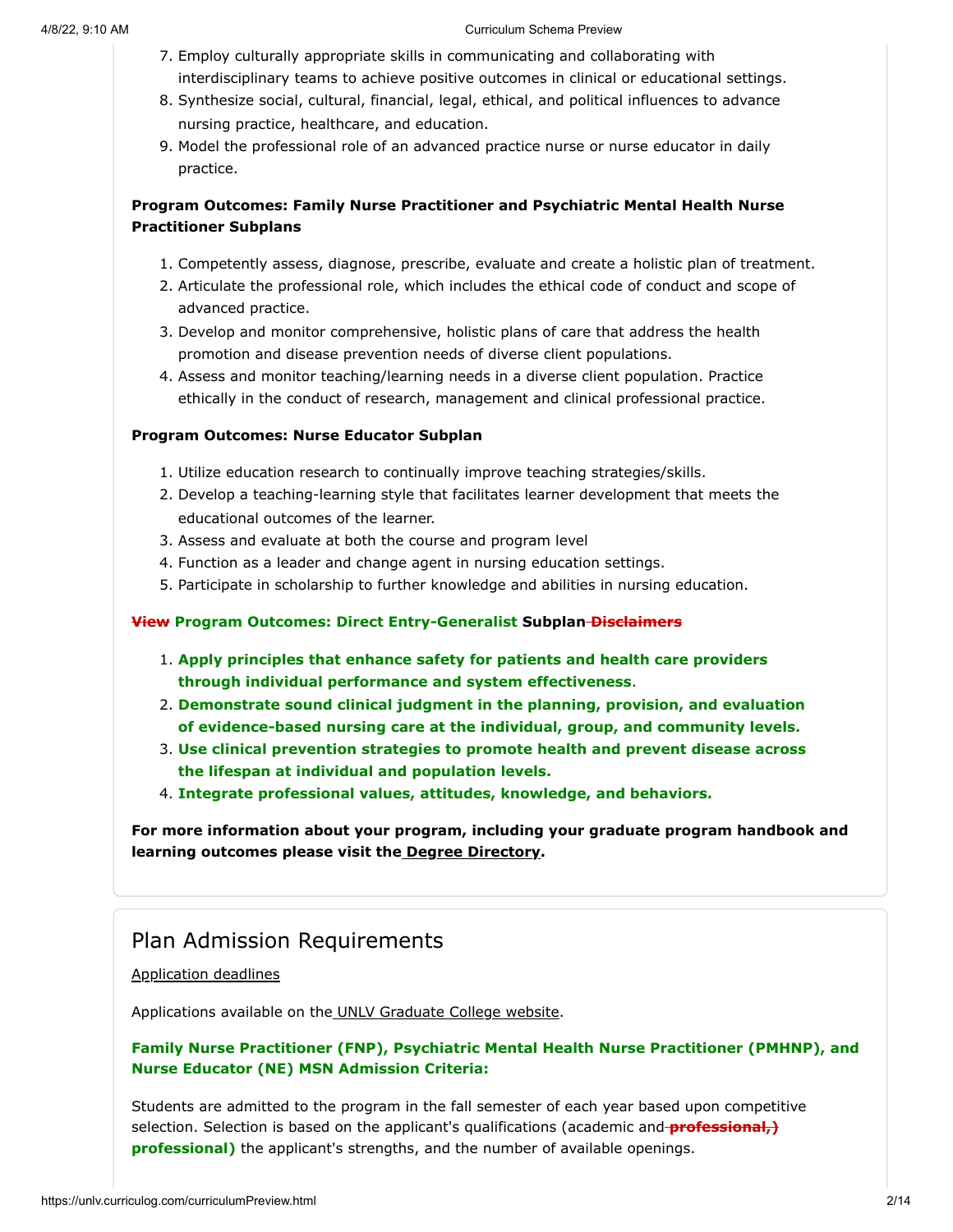Students make simultaneous application to the Graduate College and the School of Nursing.

Students may take the following courses as a **non-degree seeking non-degree-seeking** student. No more than nine credits of course work as a "non-degree seeking student will be accepted toward the MSN program. Taking the courses below does not guarantee admission into the MSN program.

- NURS 704 Advanced Pathophysiology and Genetics I, 3 credits
- NURS 719 Health& Public Policy for Advanced Practice of Nursing, 3 credits
- NURS 730 Advanced Pharmacology and Genetics II, 3 credits

UNLV School of Nursing will not accept more than six transfer credits from an outside institution which cannot be in addition to "non-degree seeking" credits. Students who are requesting to transfer credits from an outside institution will not receive credit for non-degree seeking courses.

Cumulative Grade Point Average (GPA) of 3. 00 or a GPA of 3. 00 in the last two years of undergraduate work. The undergraduate nursing course work must have been completed at a nursing program accredited by the National League for Nursing Accrediting Commission or Commission on Collegiate Nursing Education.

If BSN GPA is between 2. 75 – 2. 99 on a 4. 0 scale, but students have taken a non-degree seeking graduate course(s) at UNLV with a grade of A- or A, or graduate GPA of 3. 5 and above, they can apply. Applicants who have taken an Advanced Pharmacology course may transfer the course credits if (a) the course was taken within five years, at the time of application and (b) approved by the course instructor.

Completion of undergraduate courses in nursing research, physical assessment (as currently taught in the undergraduate program of nursing at UNLV), and a course in introductory statistics. These courses must have been completed with a grade of C or better. Students are expected to possess basic computer skills, including word processing. If not, the student should seek that content prior to enrollment.

- 1. Three letters of recommendation from former instructors or employers that speak to the applicant's potential to complete the graduate program must be submitted to the school. The evaluators should speak to the student's professional nursing competency, including application of theory, quality of patient care, independent judgment when appropriate; relationship with team members such as nurses, physicians, and others; leadership skills; and personal responsibility and accountability.
- 2. A current resumé or curriculum vita.
- 3. A statement of approximately 300 words describing the student's professional goals and reason for seeking graduate education.
- 4. Current, unrestricted, valid RN license in state of residence.
- 5. Have practiced as a baccalaureate-prepared registered nurse (RN) for a minimum of 2000 hours prior to beginning coursework for the MSN program.
- 6. Submit official transcripts for all previous college and professional schools to the Graduate College. Upload unofficial transcripts as part of the Graduate College application. If unofficial transcripts are unavailable, please request official transcripts be sent to the Graduate College.
- 7. Seat Holding Fee: A one-time, non-refundable deposit of \$500 is required as a seat holding fee. This deposit will be credited towards tuition costs once admissions acceptance has been completed.

#### **Family Nurse Practitioner and Psychiatric Mental Health Nurse Practitioner Subplans:**

• Students seeking admission to the FNP and PMHNP subplans must submit a resume or vita that demonstrates a minimum of one-year clinical experience as a RN. It is recommended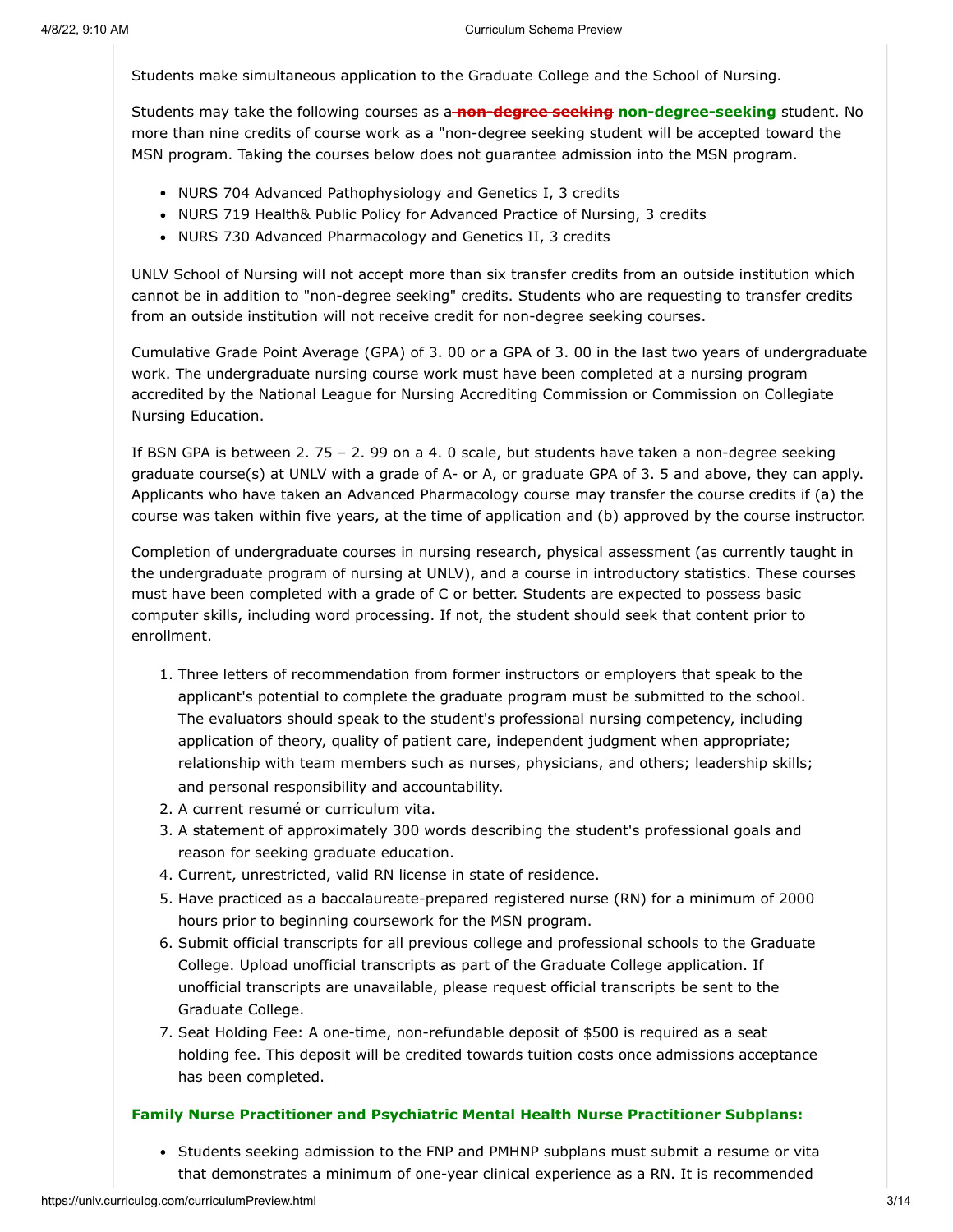that the most recent years of practice be in the area directly related to the student's proposed pathway of study.

#### **Nurse Educator Subplan:**

• Students seeking admission into the NE subplan are required to have completed one year of clinical practice prior to enrollment in the first nursing education practicum course (NURS 733). **Accepted applicants must, prior to enrollment, show evidence of current health and malpractice insurance, proof of completion of the Hepatitis B Vaccine series, or a titer indicating presumptive immunity, proof of varicella or a titer indicating presumptive immunity, or a statement from a health care provider indicating that vaccination is contraindicated for health reasons and validation of a negative drug screen and background check. Other immunization and health data requirements are identified in the student handbook.**

**DEMSN Direct Entry-Generalist MSN Admission Criteria:**

**Students are admitted to the program three times per year in the spring, summer, and fall semesters of each year based upon competitive selection. Selection is based on the applicant's qualifications (academic metrics, experiences, and attributes), and the number of available openings.**

**Students make simultaneous applications to the Graduate College and the School of Nursing. DEMSN students may not take MSN level, NURS courses as a non-degree seeking student.**

**UNLV School of Nursing will not accept NURS transfer credits from an outside institution.**

**A Cumulative Grade Point Average (GPA) of 2. 5 from the student's previously earned bachelor's degree and a minimum of 3. 0 GPA from required nursing prerequisites are the minimum GPA requirements for admission to. Nursing prerequisites must be completed by the start of the program.**

**Nursing Prerequisites:**

**Applicants must have the following or equivalent undergraduate education:**

- **General education Education PSY 100 level or higher-:General Psychology SOC 100 level or higher-, Principles of Sociology MATH 124-, College Algebra.**
- **Science and Nursing BIOL 251-:General Microbiology BIOL 223-, Human Anatomy and Physiology I BIOL 224-, Human Anatomy and Physiology II NURS 299-, Nutrition and, Development Across the Lifespan.**
- **Plus one of the following Statistics: NURS 200-Statistics for the Health Sciences (preferred) KIN 200-, Statistics for the Health Sciences ECON 261-, Principles of Statistics I STAT 152-is preferred, Introduction to Statistics PSY 210-, Introduction to Statistical Methods SOC 404-, Statistical Methods in the Social Sciences or; other introductory statistics course courses will be considered.**

**Students seeking admission to the DEMSN must also complete or provide the following:**

- 1. **Must have a baccalaureate degree in a discipline other than Nursing, from a regionally accredited institution.**
- 2. **A current resumé or curriculum vita.**
- 3. **A short essay statement of intent describing experiences related to professionalism, service, time management, and organizational skills. Essay The**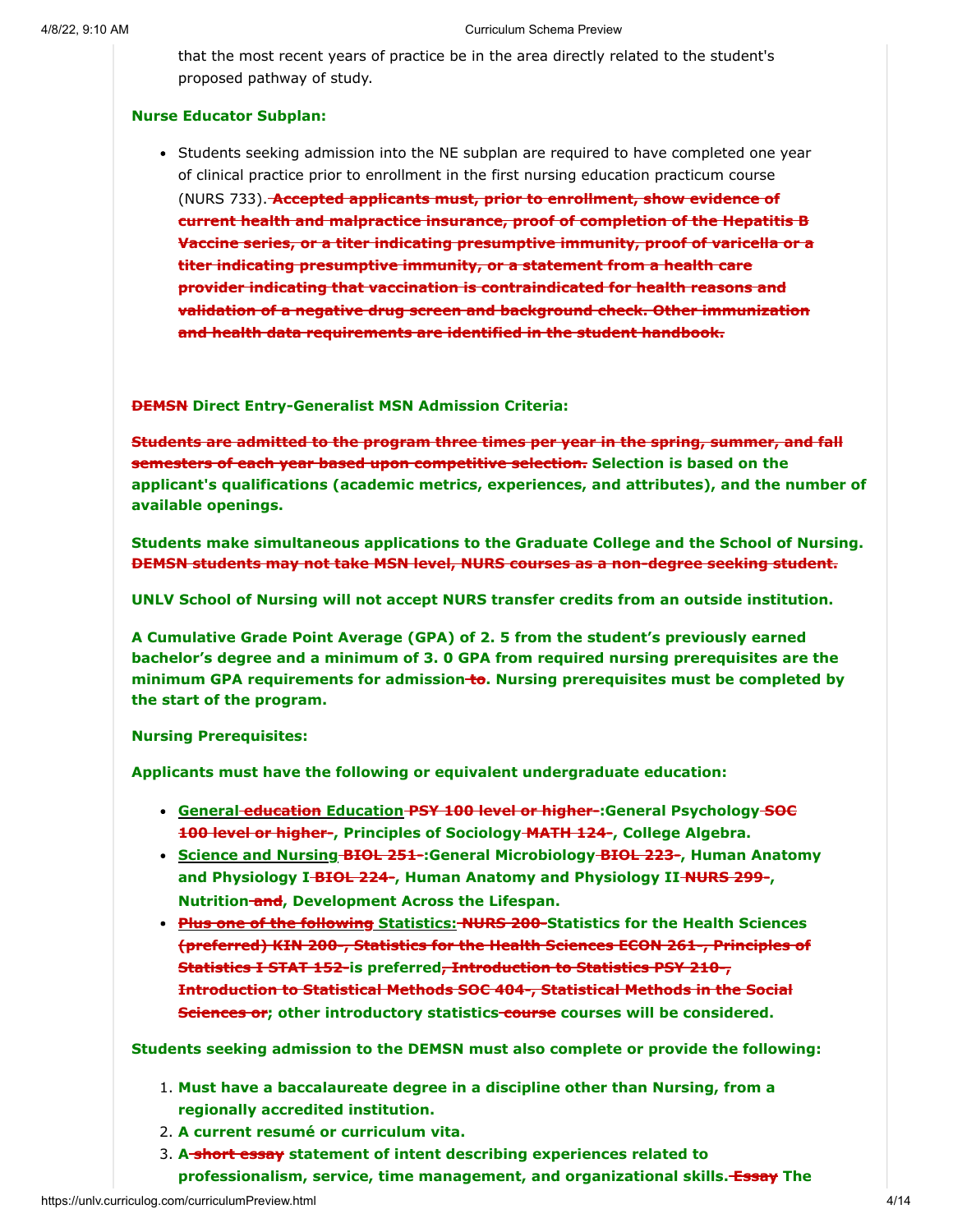**statement of intent criteria will be provided at the time of application.**

- 4. **Completion of Interview. Interview criteria will be provided at the time of application.**
- 5. **Submit official transcripts for all previous college and professional schools to the Graduate College. Upload unofficial transcripts as part of the Graduate College application. If unofficial transcripts are unavailable, please request official transcripts be sent to the Graduate College.**
- 6. **Seat Holding Fee: A one-time, non-refundable deposit of \$500 is required as a seat holding fee. This deposit will be credited towards tuition costs once admissions acceptance has been completed.**

**Accepted Applicants to all MSN Subplans:**

**Accepted applicants must, prior to enrollment, show evidence of current health insurance, proof of required immunizations, validation of a negative drug screen and background check, and health data requirements. These requirements are identified in the student handbook.**

[All domestic and international applicants must review and follow the Graduate College Admission and](http://www.unlv.edu/graduatecollege/futurestudents) Registration Requirements.

*Students are accepted into a degree program as described in the Graduate Catalog. The faculty and corresponding sub-disciplines and sub-plans within the described programs are subject to change at any time.*

### Plan Requirements

*See Subplan Requirements below.*

[Subplan 1: Family Nurse Practitioner](#page-4-0)

[Subplan 2: Nursing Education](#page-6-0)

[Subplan 3: Psychiatric Mental Health Nurse Practitioner](#page-8-0)

**Subplan 4: Direct Entry-Generalist**

## Subplan 1 Requirements: Family Nurse Practitioner

<span id="page-4-0"></span>Total Credits Required: 46

*View Subplan Disclaimer.*

# Course Requirements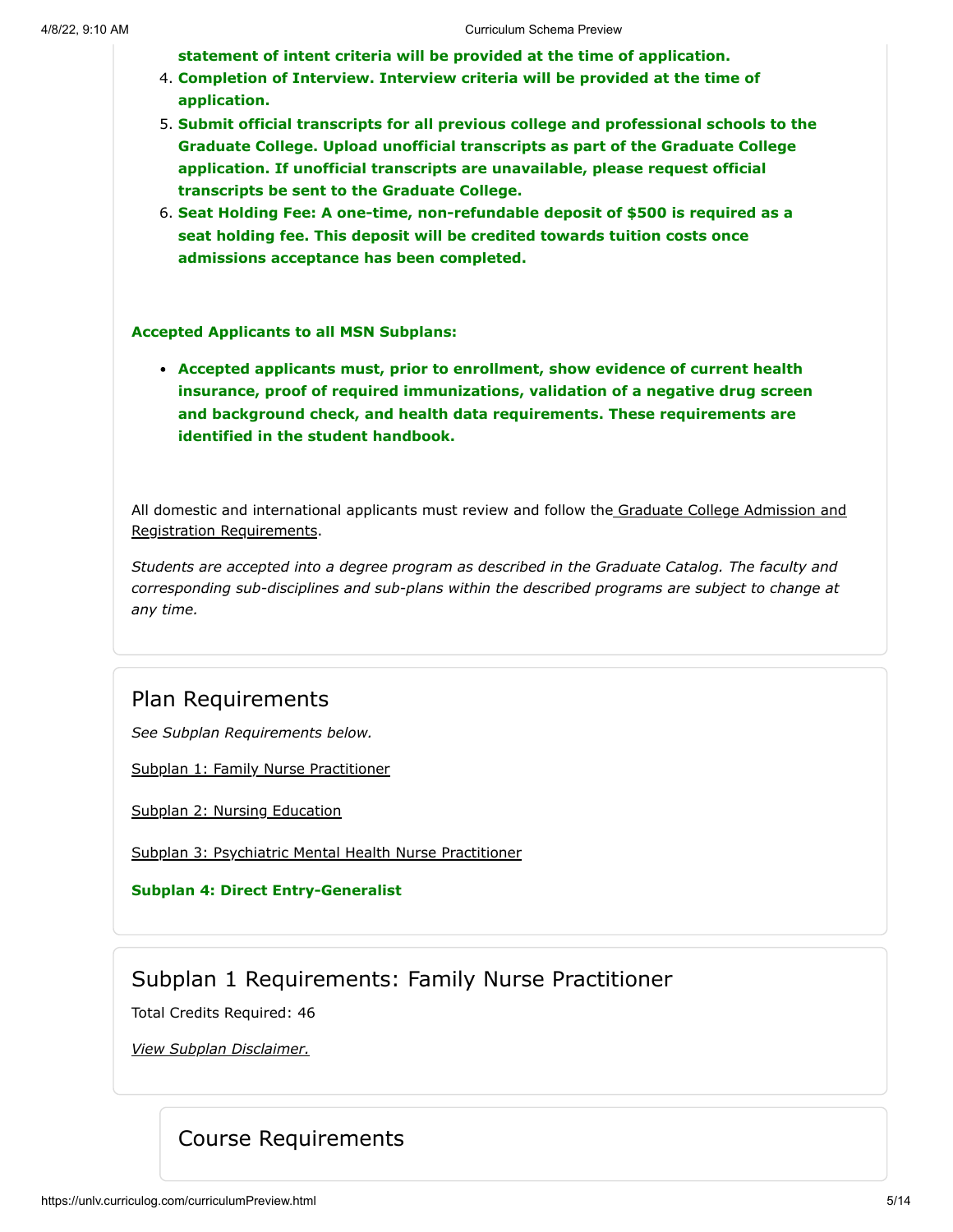## MSN Core – Credits: 18

| NURS 703 Advanced Health Assessment                                  | 3 |
|----------------------------------------------------------------------|---|
| NURS 704 Advanced Pathophysiology and<br>Genetics I                  | 3 |
| NURS 706 Nursing Theory and Research                                 | 3 |
| NURS 711 Informatics and Quality Improvement                         | 3 |
| NURS 719R Health & Public Policy for Advanced<br>Practice of Nursing | 3 |
| NURS 730 Advanced Pharmacology and Genetics                          | 3 |
|                                                                      |   |

# MSN FNP Required Courses – Credits: 27

| NURS 701 Diagnostic Reasoning and Clinical<br>Decision Making for the APRN |       |
|----------------------------------------------------------------------------|-------|
| NURS 714 Family Theory and Health Promotion                                |       |
| NURS 740R FNP Adult and Women's Health                                     | 6     |
| NURS 750R FNP Children and OB                                              | 6     |
| NURS 752 Nurse Practitioner Business and Roles                             | 3     |
| NURS 760R FNP Geriatric and Chronic Illness                                | (6-8) |

# Culminating Experience - Credits: 1

NURS 761 Clinical Synthesis 1

# Degree Requirements

- 1. Maintain a cumulative grade point average of 3.00 or above each semester enrolled.
- 2. Receive a grade of B (3.00) or above in all required cognate and nursing courses. If less than a B, for example a B- (2.70), is earned, the course must be repeated. The student must be in good standing to repeat a course and any required course may be repeated only one time.
- 3. A student may register for a course only two times. A student who has registered for the same course twice and has withdrawn or received a grade less than B is ineligible for readmission unless approved by the UNLV Graduate College.
- 4. If a student fails two courses or has withdrawn from two courses or received a grad less than B in two courses they are ineligible for readmission unless approved by the Graduate College.
- 5. Complete a minimum of six semester credits in each calendar year.
- 6. Continuously register for a minimum of three (3) semester credits each semester while working on the thesis or capstone project.
- 7. In order to maintain clinical competency the FNP student must continuously register for at least three (3) credits of NURS 773 (clinical practicum) each semester while working on a culminating project if all required clinical courses are complete.
- 8. UNLV School of Nursing will not accept more than six transfer credits from an outside institution. The MSN Coordinator and the Graduate College must approve transfer credit.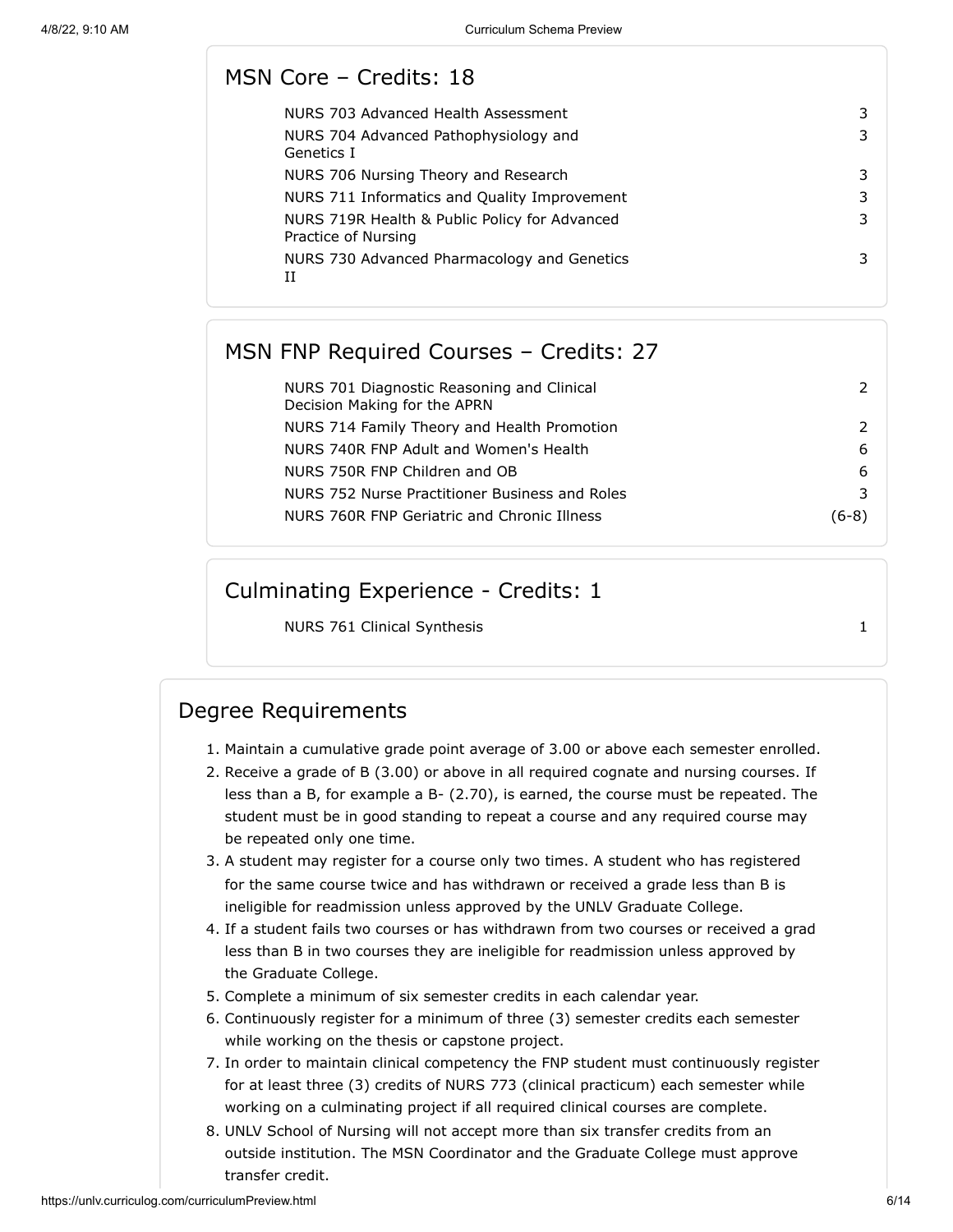- 9. Credit by Challenge Examination: Graduate courses with a 700 number or above may not be challenged for credit.
- 10. Six-Year Completion Rule: All degree requirements must be completed within six calendar years from the date of matriculation. No credit may be used in an advanced degree program for course work completed more than six calendar years immediately preceding the term in which all degree requirements are completed.
- 11. Graduation Requirements: Students have a choice of the catalog under which they wish to graduate. They may choose between: 1) the year of official matriculation, or 2) the year of graduation. Students are encouraged to meet the requirements of the current catalog.

# Graduation Requirements

1. The student must submit all required forms to the Graduate College as well as apply for graduation up to two semesters prior to completing their degree requirements.

# Subplan 2 Requirements: Nursing Education

<span id="page-6-0"></span>Total Credits Required: 33

*View Subplan Disclaimers.*

## Course Requirements

#### MSN Core – Credits: 18

| NURS 703 Advanced Health Assessment<br>NURS 704 Advanced Pathophysiology and<br>Genetics I                                            |  |
|---------------------------------------------------------------------------------------------------------------------------------------|--|
| NURS 706 Nursing Theory and Research<br>NURS 711 Informatics and Quality Improvement<br>NURS 719R Health & Public Policy for Advanced |  |
| Practice of Nursing<br>NURS 730 Advanced Pharmacology and Genetics<br>Н                                                               |  |

## MSN EDU Required Courses – Credits: 14

| NURS 709 Teaching and Learning in Nursing<br>Education               |  |
|----------------------------------------------------------------------|--|
| NURS 710 Course Level Evaluation Strategies for<br>Nurse Educators   |  |
| NURS 724 Developing & Evaluating Curriculum<br>for Nursing Education |  |
| NURS 733 Nursing Education Practicum I                               |  |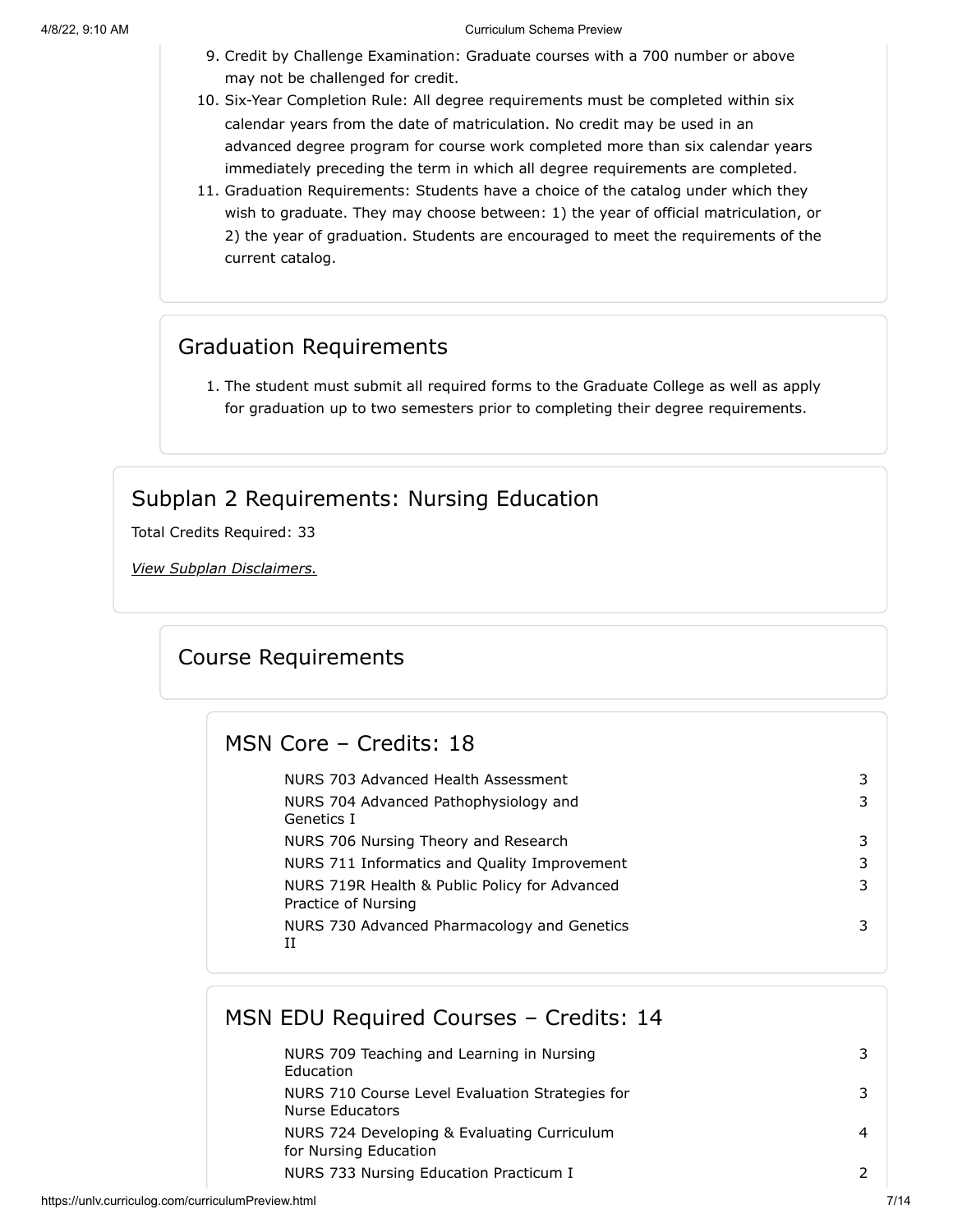## Culminating Experience – Credits: 1

NURS 753 Nurse Educator Scholarship Project 1 1

## Degree Requirements

- 1. Maintain a cumulative grade point average of 3.00 or above each semester enrolled.
- 2. Receive a grade of B (3.00) or above in all required cognate and nursing courses. If less than a B, for example a B- (2.70), is earned, the course must be repeated. The student must be in good standing to repeat a course and any required course may be repeated only one time.
- 3. A student may register for a course only two times. A student who has registered for the same course twice and has withdrawn or received a grade less than B is ineligible for readmission unless approved by the UNLV Graduate College.
- 4. If a student fails two courses or has withdrawn from two courses or received a grad less than B in two courses they are ineligible for readmission unless approved by the Graduate College.
- 5. Complete a minimum of six semester credits in each calendar year.
- 6. Continuously register for a minimum of three (3) semester credits each semester while working on the thesis, professional paper, or research utilization project.
- 7. In order to maintain clinical competency the FNP student must continuously register for at least three (3) credits of NURS 773 (clinical practicum) each semester while working on the thesis or capstone project if all required clinical courses are complete.
- 8. UNLV School of Nursing will not accept more than six transfer credits from an outside institution. The MSN Coordinator and the Graduate College must approve transfer credit.
- 9. Credit by Challenge Examination: Graduate courses with a 700 number or above may not be challenged for credit.
- 10. Six-Year Completion Rule: All degree requirements must be completed within six calendar years from the date of matriculation. No credit may be used in an advanced degree program for course work completed more than six calendar years immediately preceding the term in which all degree requirements are completed.
- 11. Graduation Requirements: Students have a choice of the catalog under which they wish to graduate. They may choose between: 1) the year of official matriculation, or 2) the year of graduation. Students are encouraged to meet the requirements of the current catalog.

#### Graduation Requirements

1. The student must submit all required forms to the Graduate College as well as apply for graduation up to two semesters prior to completing their degree requirements.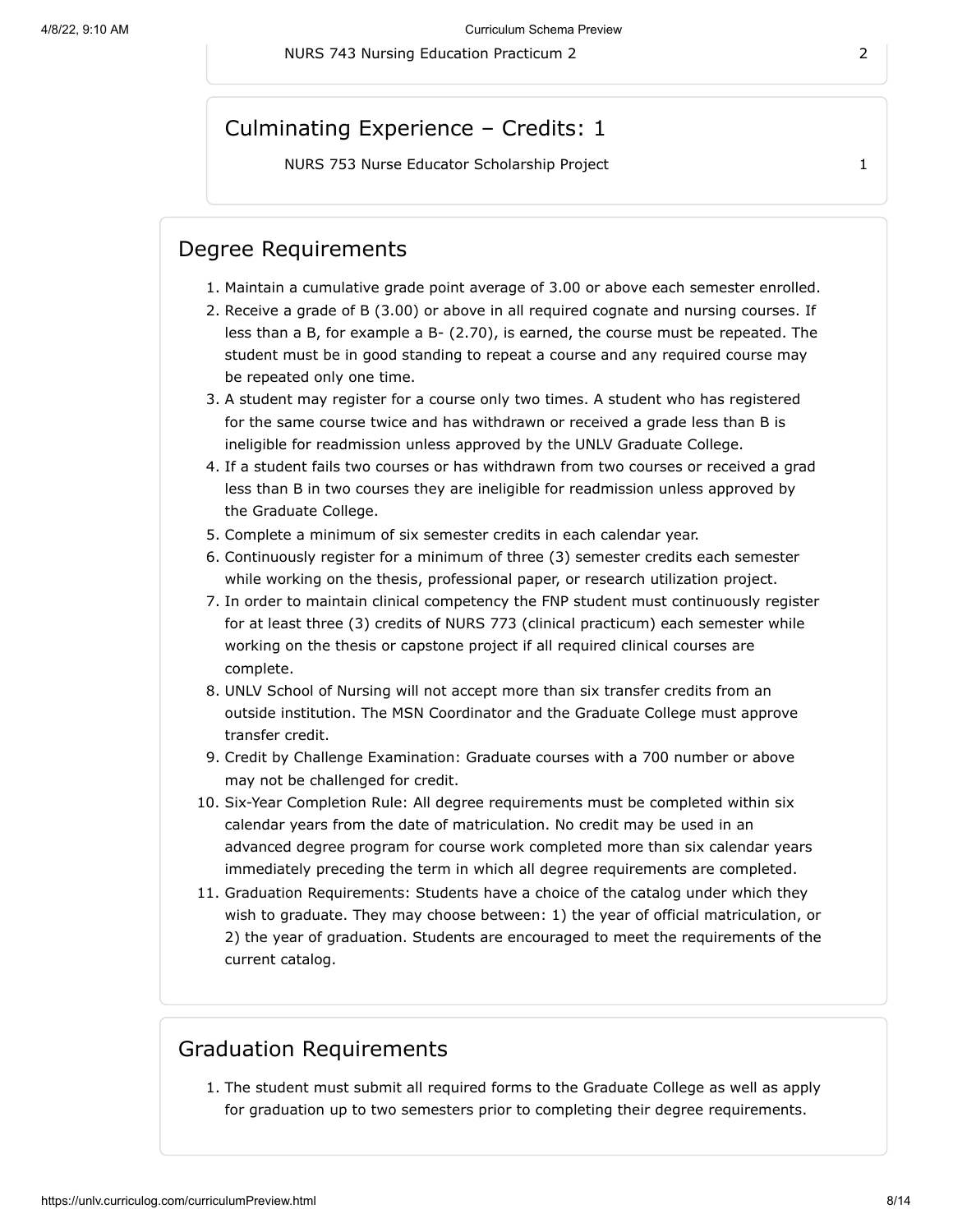# Subplan 3 Requirements: Psychiatric Mental Health Nurse Practitioner

<span id="page-8-0"></span>Total Credits Required: 46

*View Subplan Disclaimer.*

# Course Requirements

## MSN Core – Credits: 18

| NURS 703 Advanced Health Assessment                                  |   |
|----------------------------------------------------------------------|---|
| NURS 704 Advanced Pathophysiology and<br>Genetics I                  | 3 |
| NURS 706 Nursing Theory and Research                                 | 3 |
| NURS 711 Informatics and Quality Improvement                         | 3 |
| NURS 719R Health & Public Policy for Advanced<br>Practice of Nursing | 3 |
| NURS 730 Advanced Pharmacology and Genetics<br>TΤ                    |   |

## MSN PMHNP Required Courses – Credits: 27

**NURS 502 Nursing Care of Specialty Populations Across the Lifespan-6 cr NURS 505 Foundations of Patient-Centered Care-7 cr NURS 520 Pathophysiology and Pharmacology for Nursing-3 cr NURS 513 Medical-Surgical Nursing-7 cr NURS 519 Mental Health Nursing-3 cr NURS 723 Complex Nursing Care of Diverse Populations-4 cr NURS 727 Nursing Leadership and Practice Readiness-2 cr**

| NURS 701 Diagnostic Reasoning and Clinical<br>Decision Making for the APRN | 2  |
|----------------------------------------------------------------------------|----|
| NURS 714 Family Theory and Health Promotion                                | 2  |
| NURS 752 Nurse Practitioner Business and Roles                             | 3  |
| NURS 794 Psychiatric Mental Health Nurse<br>Practitioner I                 | 6  |
| NURS 796 Psychopharmacology Across the<br>Lifespan                         | 3  |
| NURS 796L Psychopharmacology Across the<br>Lifespan Lab                    | 5. |
| NURS 799 Psychiatric Mental Health Nurse<br>Practitioner III               | 6  |
|                                                                            |    |

# Culminating Experience - Credits: 1

NURS 761 Clinical Synthesis 1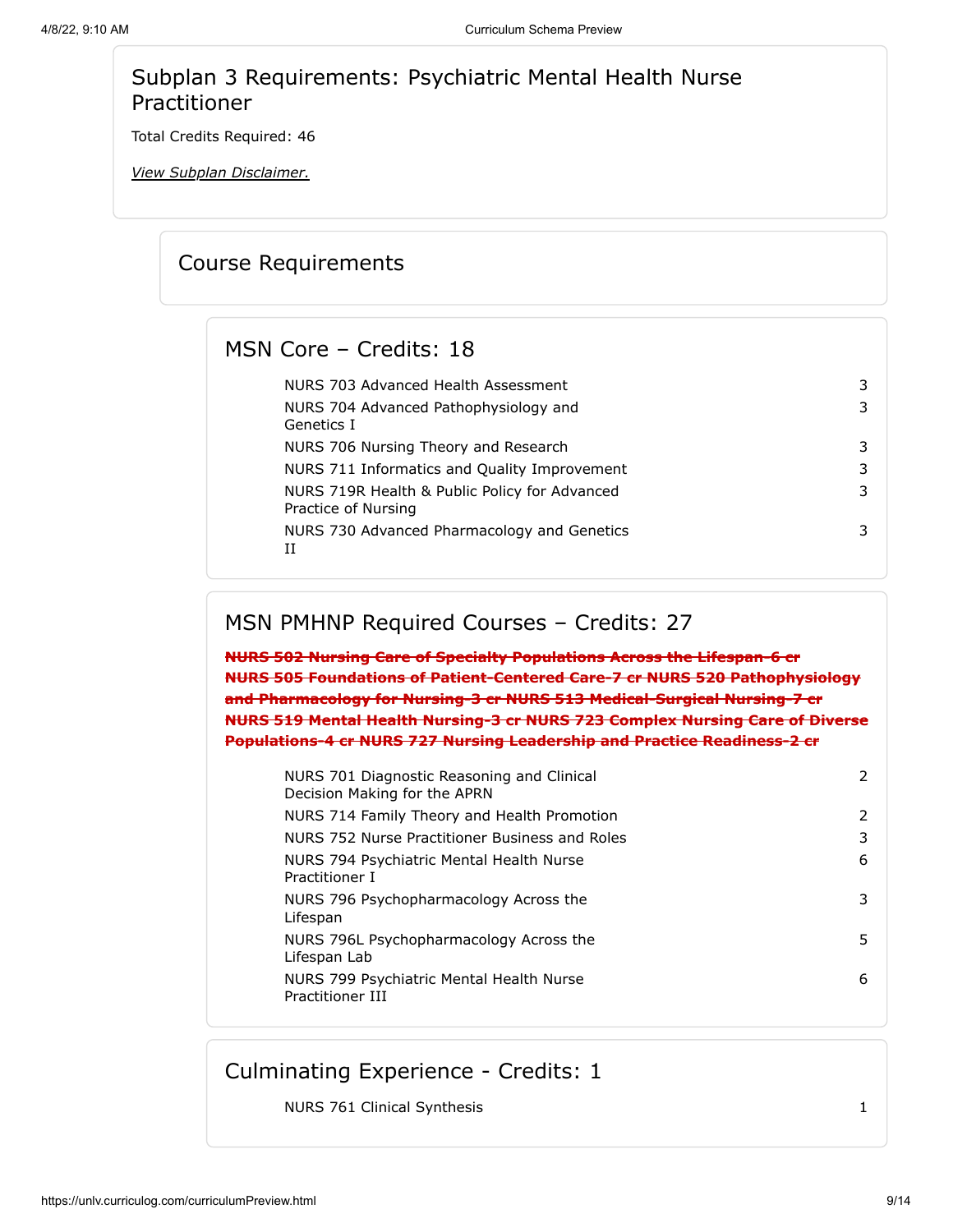# Degree Requirements

- 1. Maintain a cumulative grade point average of 3.00 or above each semester enrolled.
- 2. Receive a grade of B (3.00) or above in all required cognate and nursing courses. If less than a B, for example, a B- (2. 70), is earned, the course must be repeated. The student must be in good standing to repeat a course and any required course may be repeated only one time.
- 3. A student may register for a course only two times. A student who has registered for the same course twice and has withdrawn or received a grade less than B is ineligible for readmission unless approved by the UNLV Graduate College.
- 4. If a student fails two courses or has withdrawn from two courses or received a grade less than B in two courses they are ineligible for readmission unless approved by the Graduate College.
- 5. Complete a minimum of six semester credits in each calendar year.
- 6. Continuously register for a minimum of three (3) semester credits each semester while working on the thesis or capstone project.
- 7. In order to maintain clinical competency the student must continuously register for at least three (3) credits of NURS 773 (clinical practicum) each semester while working on a culminating project if all required clinical courses are complete.
- 8. UNLV School of Nursing will not accept more than six transfer credits from an outside institution. The MSN Coordinator and the Graduate College must approve transfer credit.
- 9. Credit by Challenge Examination: Graduate courses with a 700 number or above may not be challenged for credit.
- 10. Six-Year Completion Rule: All degree requirements must be completed within six calendar years from the date of matriculation. No credit may be used in an advanced degree program for course work completed more than six calendar years immediately preceding the term in which all degree requirements are completed.
- 11. Graduation Requirements: Students have a choice of the catalog under which they wish to graduate. They may choose between: 1) the year of official matriculation, or 2) the year of graduation. Students are encouraged to meet the requirements of the current catalog.

## Graduation Requirements

1. The student must submit all required forms to the Graduate College as well as apply for graduation up to two semesters prior to completing their degree requirements.

# **New Core Subplan 5 4 Requirements: Direct Entry-Generalist**

#### **Total Credits Required: 48**

*View Subplan Disclaimer.*

# **New Core Course Requirements**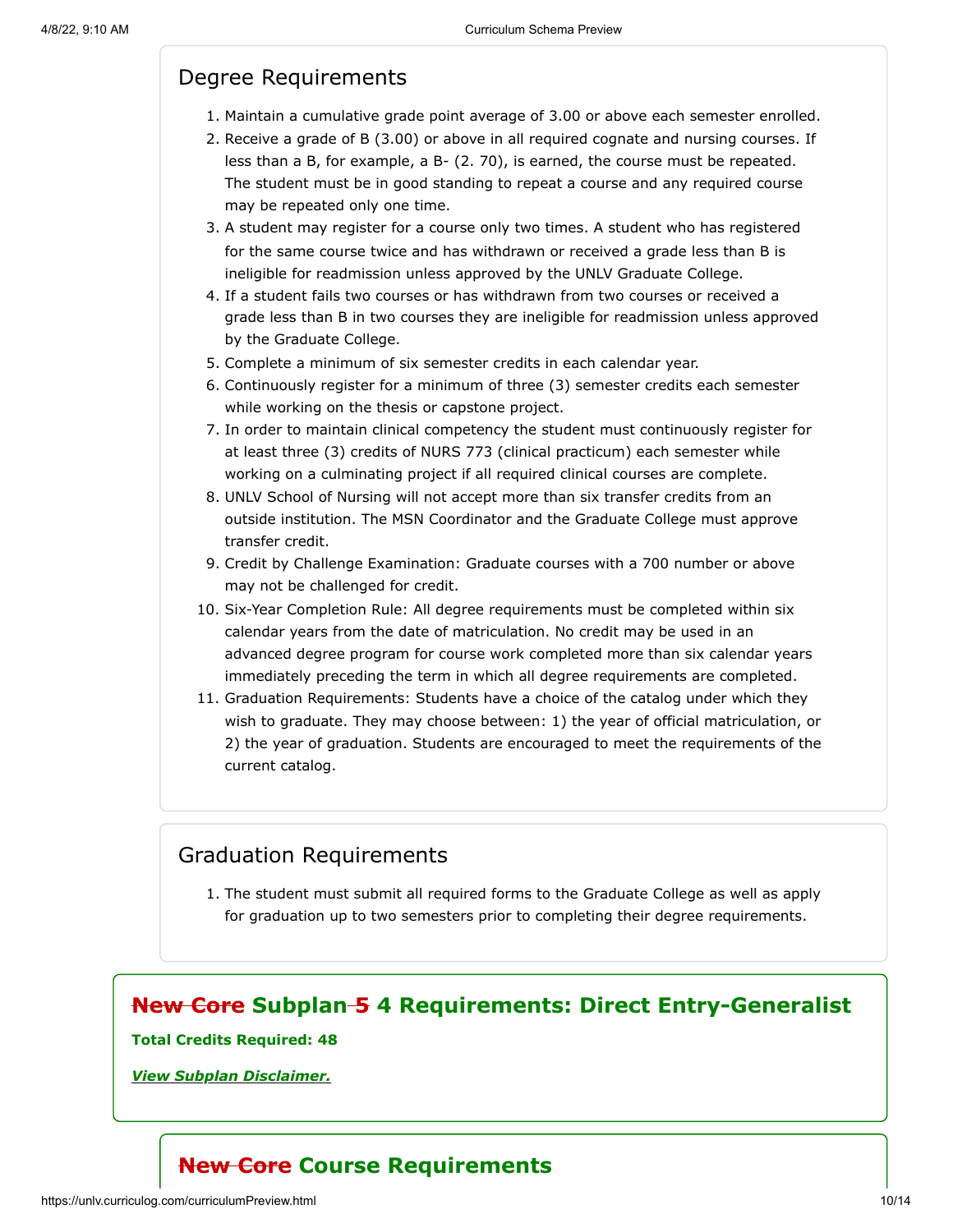#### **New MSN** Core **– Credits: 15**

| <b>NURS 703 Advanced Health Assessment</b>                                             | з |
|----------------------------------------------------------------------------------------|---|
| <b>NURS 704 Advanced Pathophysiology and</b><br><b>Genetics I</b>                      | з |
| <b>NURS 706 Nursing Theory and Research</b>                                            | з |
| <b>NURS 719R Health &amp; Public Policy for</b><br><b>Advanced Practice of Nursing</b> | з |
| <b>NURS 730 Advanced Pharmacology and</b><br><b>Genetics II</b>                        | з |
| <del>NURS 761 Clinical Synthesis</del>                                                 | ÷ |

# MSN Direct Entry Required Courses – Credits: 32

NURS 502 Nursing Care of Specialty Populations Across the Lifespan - 6 cr NURS 505 Foundations of Patient-Centered Care - 7 cr NURS 520 Pathophysiology and Pharmacology for Nursing - 3 cr NURS 513 Medical - Surgical Nursing - 7 cr NURS 519 Mental Health Nursing - 3 cr NURS 723 Complex Nursing Care of Diverse Populations - 4 cr NURS 727 Nursing Leadership and Practice Readiness - 2 cr

| <b>NURS 701 Diagnostic Reasoning and Clinical</b><br><b>Decision Making for the APRN</b> | 2 |
|------------------------------------------------------------------------------------------|---|
| <b>NURS 761 Clinical Synthesis</b>                                                       | £ |
| <b>NURS 505 Foundations of Patient Centered</b><br><u>Care</u>                           |   |
| <b>NURS 520 Pathophysiology and</b><br><b>Pharmacology for Nursing</b>                   |   |
| <b>NURS 513 Medical - Surgical Nursing</b>                                               |   |
| <b>NURS 519 Mental Health Nursing</b>                                                    |   |
| <b>NURS 502 Nursing Care of Specialty</b><br><b>Populations Across the Lifespan</b>      |   |
| <b>NURS 723 Complex Nursing Care of Diverse</b><br><b>Populations</b>                    |   |
| <b>NURS 727 Nursing Leadership and Practice</b><br><b>Readiness</b>                      |   |
| <b>NURS 505 Foundations of Patient-Centered</b><br><b>Care</b>                           |   |
|                                                                                          |   |

# **New Core MSN Direct Entry-Generalist Required Courses – Credits: 32**

**NURS 502 Nursing Care of Specialty Populations Across the Lifespan-6-cr NURS 505 Foundations of Patient-Centered Care-7 cr NURS 520 Pathophysiology and Pharmacology for Nursing-3 cr NURS 513 Medical-Surgical Nursing-7 cr NURS 519 Mental Health Nursing-3-cr NURS 723 731 Complex Nursing Care of Diverse Populations-4 cr NURS 727 Nursing Leadership and Practice Readiness-2 cr**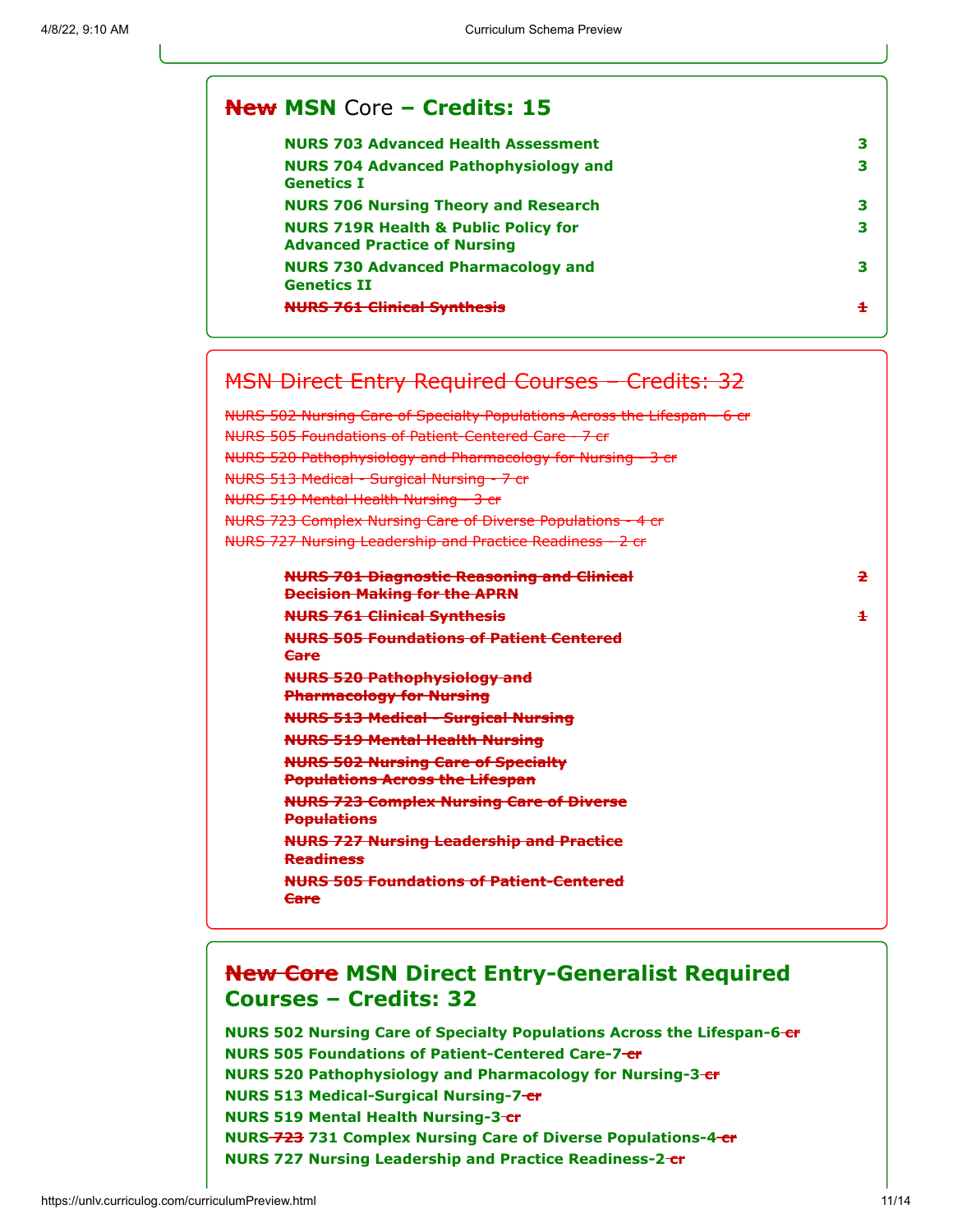# **New Core Culminating Experience-Credits: 1**

#### **NURS 761 Clinical Synthesis 1**

## **New Core Degree Requirements**

- 1. **Maintain a cumulative grade point average of 3. 00 or above each semester enrolled.**
- 2. **Receive a grade of B (3. 00) or above in all required cognate and nursing courses. If less than a B, for example, a B- (2. 70), is earned, the course must be repeated. The student must be in good standing to repeat a course and any required course may be repeated only one time.**
- 3. **A student may register for a course only two times. A student who has registered for the same course twice and has withdrawn or received a grade less than B is ineligible for readmission unless approved by the UNLV Graduate College.**
- 4. **If a student fails two courses or has withdrawn from two courses or received a grade less than B in two courses they are ineligible for readmission unless approved by the Graduate College.**
- 5. **Complete a minimum of six semester credits in each calendar year.**
- 6. **Continuously register for a minimum of three (3) semester credits each semester while working on the thesis or capstone project.**
- 7. **In order to maintain clinical competency the student must continuously register for at least three (3) credits of NURS 773 (clinical practicum) each semester while working on a culminating project if all required clinical courses are complete.**
- 8. **UNLV School of Nursing will not accept more than six transfer credits from an outside institution. The MSN Coordinator and the Graduate College must approve transfer credit.**
- 9. **Credit by Challenge Examination: Graduate courses with a 700 number or above may not be challenged for credit.**
- 10. **Six-Year Completion Rule: All degree requirements must be completed within six calendar years from the date of matriculation. No credit may be used in an advanced degree program for course work completed more than six calendar years immediately preceding the term in which all degree requirements are completed.**
- 11. **Graduation Requirements: Students have a choice of the catalog under which they wish to graduate. They may choose between: 1) the year of official matriculation, or 2) the year of graduation. Students are encouraged to meet the requirements of the current catalog.**

#### **New Core Graduation Requirements**

**The student must submit all required forms to the Graduate College as well as apply for graduation up to two semesters prior to completing their degree requirements.**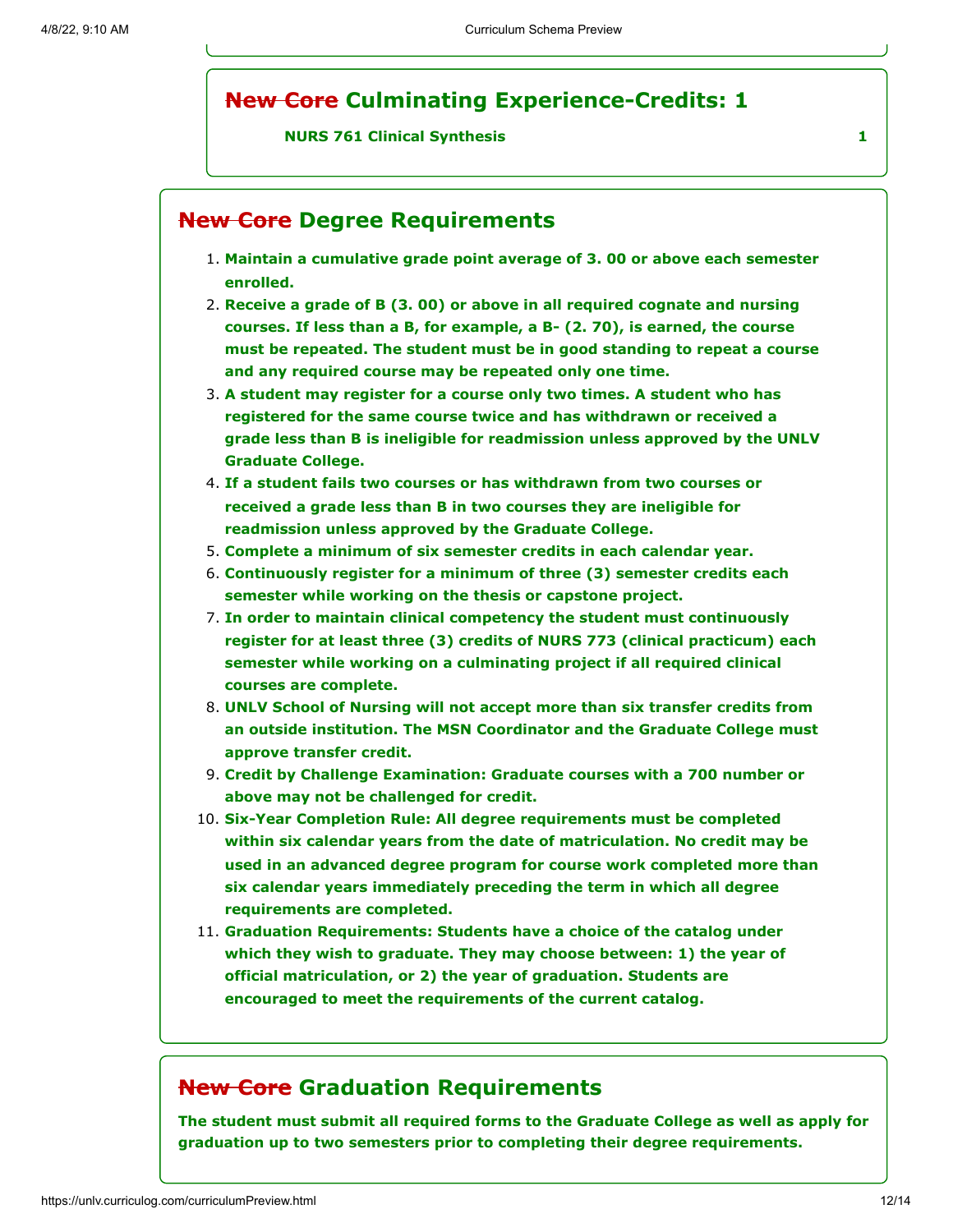#### Plan Graduation Requirements

*Refer to your subplan for Graduation Requirements.*

[Subplan 1: Family Nurse Practitioner](#page-4-0)

[Subplan 2: Nursing Education](#page-6-0)

[Subplan 3: Psychiatric Mental Health Nurse Practitioner](#page-8-0)

**Subplan 4: Direct-Entry Direct Entry-Generalist**

#### Plan Disclaimers

- **Subplan 1:-Family Nurse Practitioner subplan:** In Nevada, the educational prerequisites for professional licensure or certification for the Master of Science in Nursing Family Nurse Practitioner (MSN Family Nurse Practitioner) are an active Nevada RN License, National Certification as a Family Nurse Practitioner, and graduation from a nationally accredited Nursing Program with a minimum of 500+ hours of direct patient care. The MSN Family Nurse Practitioner subplan does satisfy those licensure and certification requirements. However, UNLV School of Nursing has not made a determination with respect to the licensure requirements in any other state. As such, MSN Family Nurse Practitioner is not authorized in any other state in which the prospective or enrolled student resides. If you reside in a state other than Nevada, UNLV will refund the application fee in accordance with its procedures. License requirements for other states are being explored. Please check our website for current information about Fall 2019 application.
- **Subplan 2:-Nursing Education subplan:** This program does not result in licensure and certification.
- **Subplan 3:-Psychiatric Mental Health Nurse Practitioner subplan:** In Nevada, the educational prerequisites for professional licensure or certification for the Master of Science-Nursing Psychiatric Mental Health Nurse Practitioner (MSN PMH Nurse Practitioner) are an active Nevada RN License, National Certification as a Psychiatric Mental Health Nurse Practitioner, and graduation from a nationally accredited Nursing Program with a minimum of 500+ hours of direct patient care. The MSN Psychiatric Mental Health Nurse Practitioner subplan does satisfy those licensure and certification requirements. However, UNLV School of Nursing has not made a determination with respect to the licensure requirements in any other state. As such, MSN Psychiatric Mental Health Nurse Practitioner is not authorized in any other state in which the prospective or enrolled student resides. If you reside in a state other than Nevada, UNLV will refund the application fee in accordance with its procedures. License **r equirements requirements** for other states are being explored. Please check **our ou r** website for current information about Fall 2019 application.
- **Subplan 4:-Direct Entry subplan-Generalist subplan: <del>In Nevada,</del> Graduates of the DEMSN program are prepared to take the educational prerequisites National Council Licensure Examination (NCLEX). Educational requirements for professional nursing licensure or certification for in the Master state of Science-**